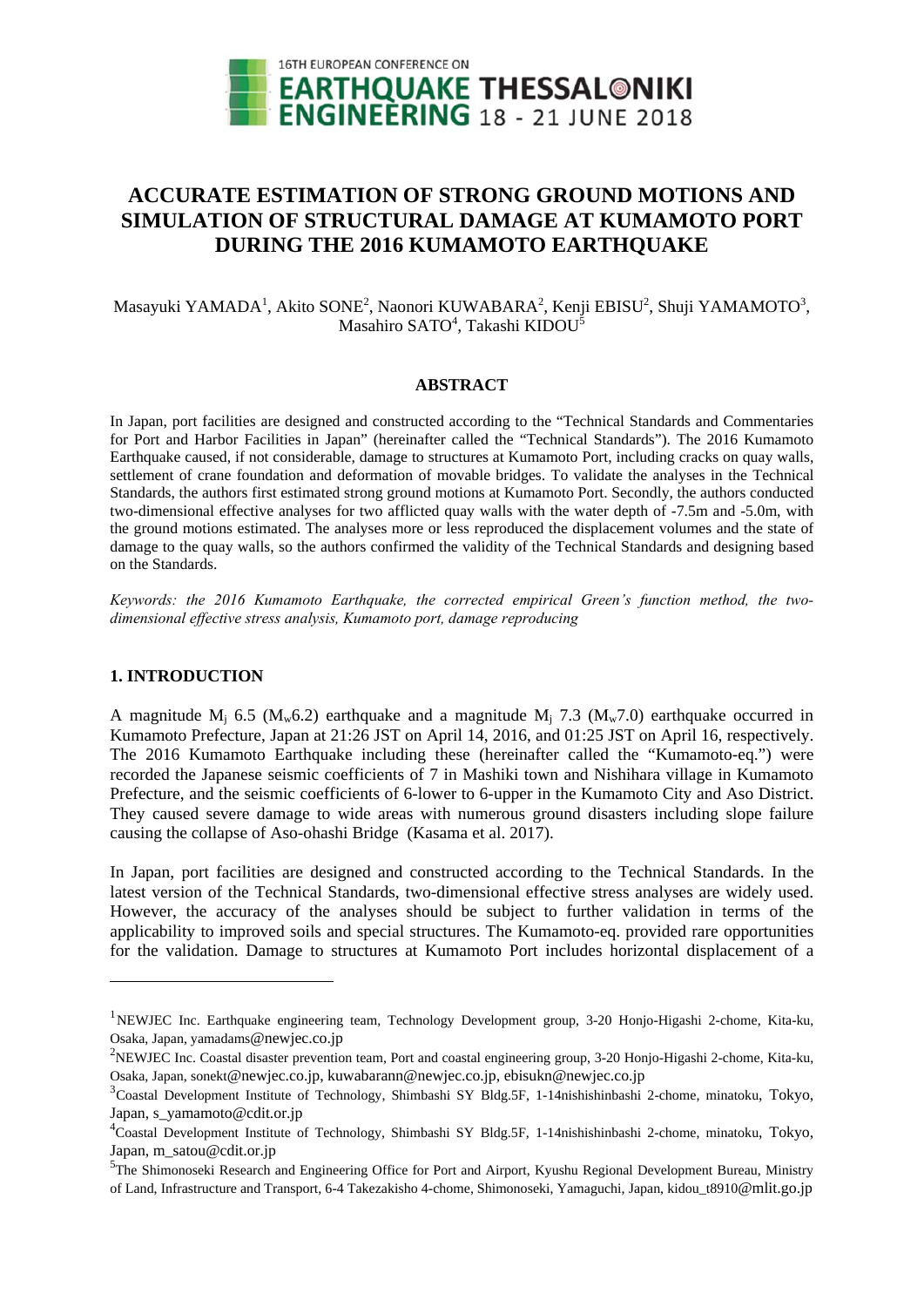caisson quay wall, settlement of crane foundation and deformation of movable bridges, but was not great. The damage to the quay wall was only slight probably as it stood on soil improved by the sand compaction pile (SCP) method.

To validate the analyses in the Technical Standards, the authors estimated strong ground motions at Kumamoto Port and conducted two-dimensional effective stress analyses to reproduce structural damage at Kumamoto Port.

# **2. ACCURATE ESTIMATION OF STRONG GROUND MOTIONS AT KUMAMOTO PORT DURING THE KUMAMOTO-EQ.**

No seismograph existed at Kumamoto Port, so that no record of ground motions was obtained during the magnitude  $M_i$  6.5 earthquake at 21:26 JST on April 14, 2016 (hereinafter called the "foreshock") and the magnitude  $M_i$  7.3 earthquake at 01:25 JST on April 16 (hereinafter called the "main shock") in the Kumamoto-eq. Therefore, the authors observed aftershocks right after the main shock, and calculated, with the observation data, the main shock ground motions by the corrected empirical Green's function method (hereinafter called the "C-EGF method") and the site effect substitution method (hereinafter called the "SES method").

Estimation of ground motions by the C-EGF and SES methods requires the site amplification factor(seismic bedrock to engineering bedrock) of Kumamoto Port, for which the authors referred to a factor available to the public (http://www.ysk.nilim.go.jp/kakubu/kouwan/sisetu/) shown in Figure 1. The factor is predominant in low-frequency band, having a peak around 0.2 to 0.3Hz.



Kumamoto Port (Seismic Bedrock to Engineering Bedrock)

#### *2.1 Estimation of strong ground motions by the corrected empirical Green's function method*

#### *2.1.1 The characterized source models and the corrected empirical Green's function method*

The ground motions were calculated by the C-EGF method considering soil nonlinearity with the characterized source model by Nozu (Nozu et al. 2016a, Nozu et al. 2016b), which can reproduce strong ground motions at 10 observation stations near the source region including K-NET, KiK-net and other stations. The same source model was applied to simulating strong ground motions at the Shirakawa (Oshima) observatory, the strong motion station closest to Kumamoto Port. The result was fairly consistent with the observed records in terms of velocity waveforms and Fourier spectra, indicating the applicability of the nonlinear parameters for the simulation. Finally, the same source model and the same nonlinear parameters were used to simulate strong ground motions at Kumamoto Port. Figure 2 illustrates a conceptual diagram of the C-EGF method, and Figure 3 shows the characterized source model.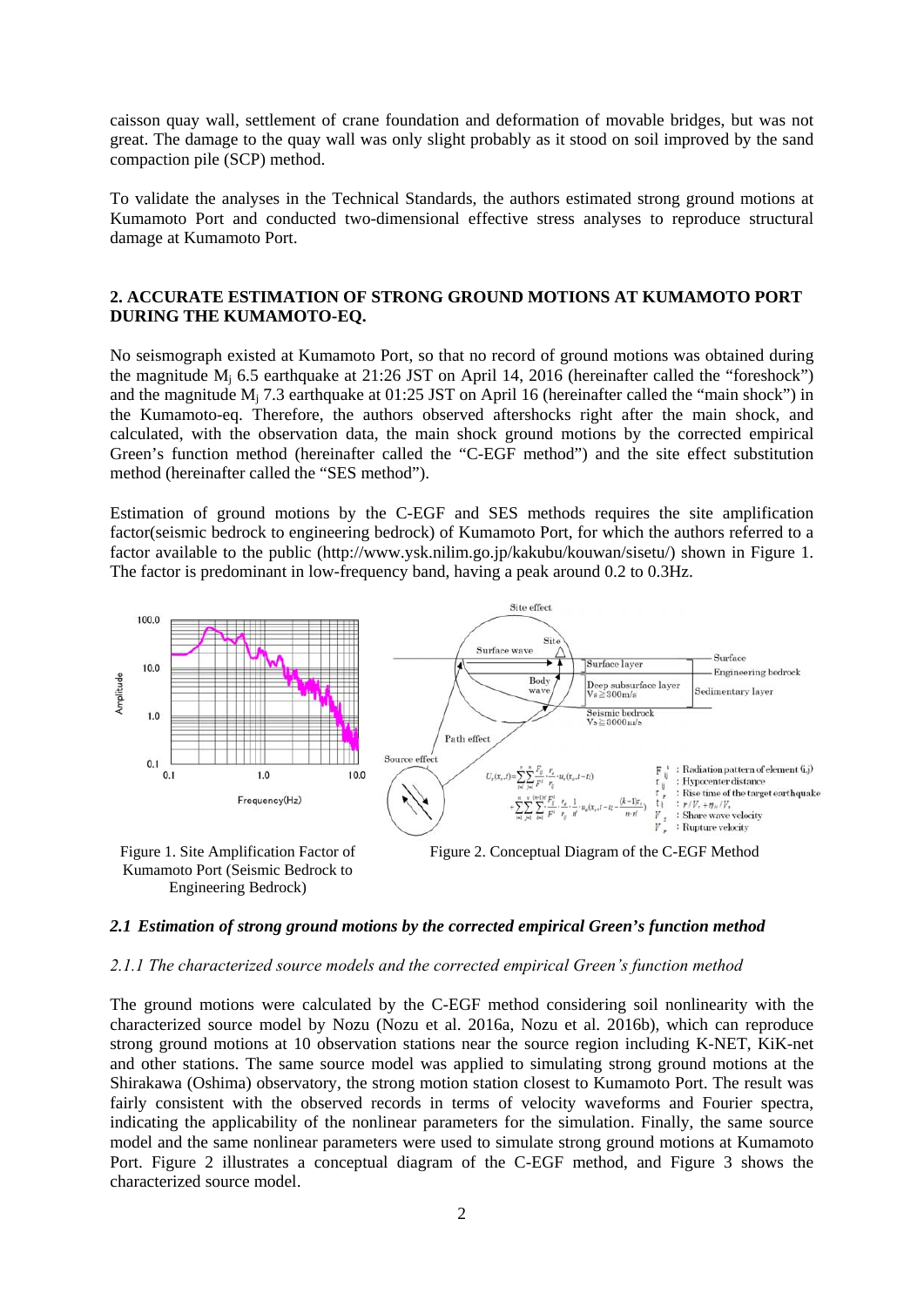

(b)Foreshock

Figure 3. Characterized Source Model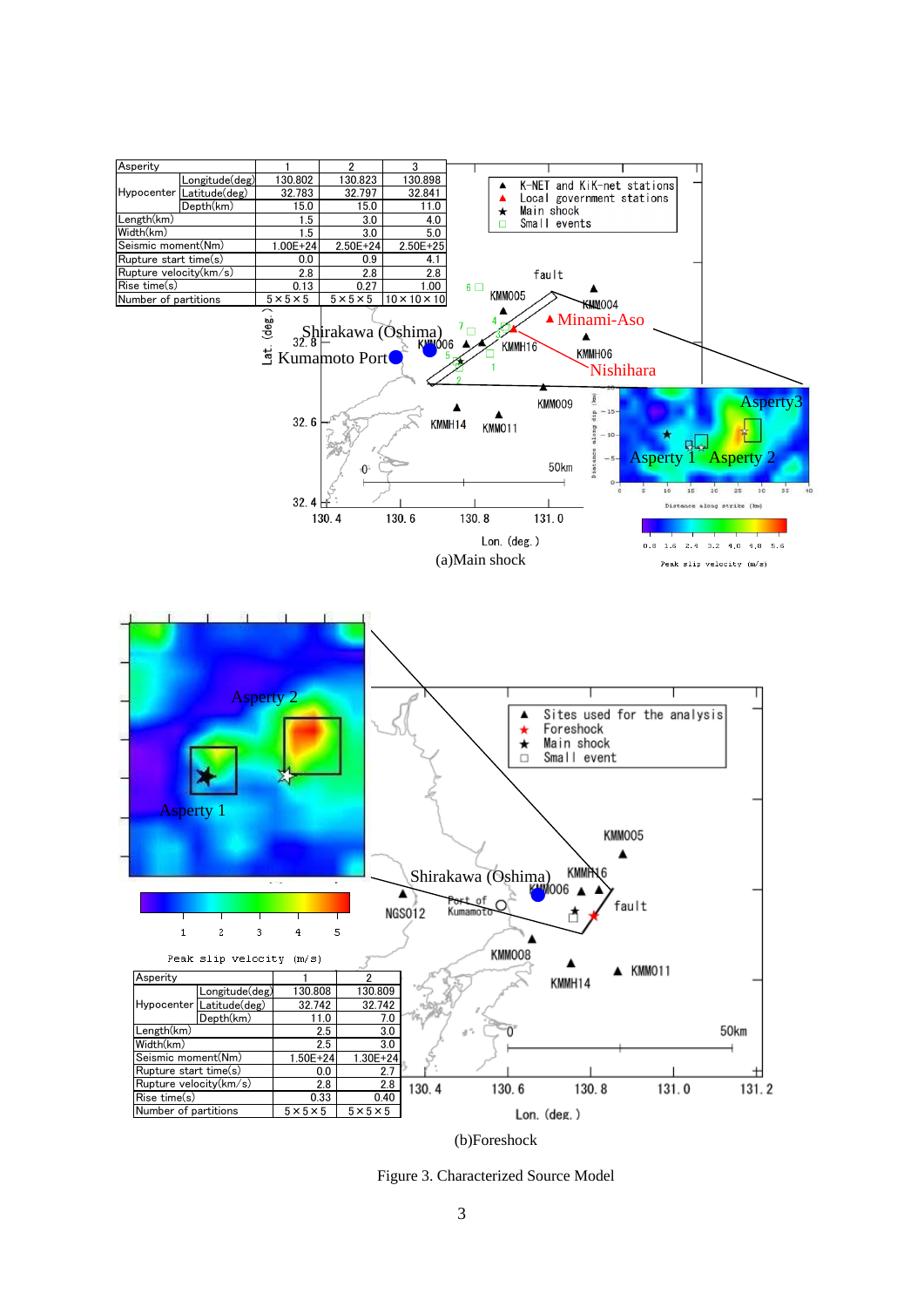

Table 1. Nonlinear and other parameters

*2.1.2 Reproduction of observation records at the Shirakawa (Oshima) observatory and estimation of strong ground motions at Kumamoto Port* 

The same source model was applied to simulating strong ground motions at the Shirakawa (Oshima) observatory, the station closest to Kumamoto Port. The result was fairly consistent with the observed records in terms of velocity waveforms and Fourier spectra, indicating the applicability of the nonlinear parameters for the simulation. Table 1 lists the nonlinear and other parameters used, and Figures 4 and 5 show the velocity waveforms and Fourier spectra reproduced at the Shirakawa (Oshima) observatory.

Finally, the same source model and the same nonlinear parameters were used to simulate strong ground motions at Kumamoto Port. Figure 6 shows the results of the estimation.

#### *2.2 Estimation of strong ground motions by the site effect substitution method*

The SES method (for example, Hata et al. 2012) is assumed that the phase factor of a large earthquake is considerably affected by the site effect. The SES method is a method of estimating strong motions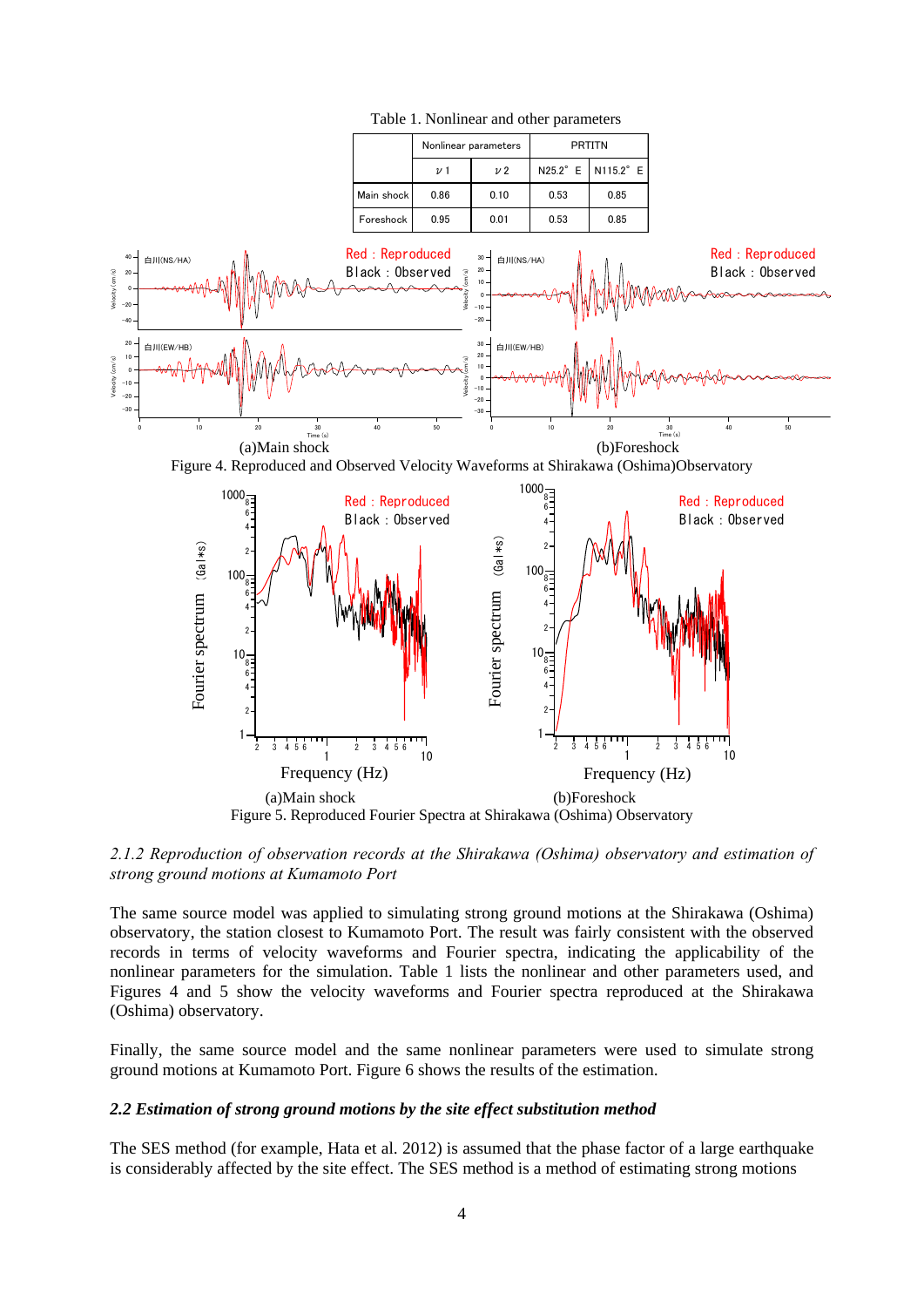

Figure 6. Estimation of Strong Ground Motions at Kumamoto Port (left: Velocity waveforms, right: Fourier spectra)

of large earthquakes that the site amplification and phase factors of the nearby observatory is removed from the strong motion of large earthquake of nearby observatory and that the site amplification factor and the phase factor of the aftershock record of the objective site is substituted in question for them. The authors estimated seismic ground motions at Kumamoto Port for the Kumamoto-eq. by the SES method with the main shock and foreshock records at the Shirakawa (Oshima) observatory as the nearby site. However, the calculated motions were larger than those estimated by the C-EGF method, probably because it was difficult to take into account the effect of soil nonlinearity in this scheme.

Figure 7 shows the results of estimation of strong ground motions by the SES method. The aftershocks at Kumamoto Port used as the phase factors corresponded with the aftershocks at the Shirawaka (Oshima) observatory that the calculated motions which were substituted the phase factors of aftershocks for the phase factors of the main shock and foreshock were the most consistent with the observed motions of the main shock and foreshock at the Shirawaka.

#### *2.3 Evaluation of calculated strong ground motions by the two methods*

Figure 8 shows comparison of acceleration response spectra of strong ground motions estimated by the two methods. For the estimated strong ground motions of both the main shock and foreshock, the results of the C-EGF method and the SES method generally corresponded in longer period than 0.5 seconds. In shorter period than 0.5 seconds, on the other hand, the estimation by the SES method was found to be larger. This was consistent with the fact that the peak ground velocity, PGV, was greater in terms of velocity waveforms. We decided that the strong ground motions estimated by the C-EGF method were more accurate than by the SES method, because the results of strong ground motions reproduced at the Shirakawa (Oshima) observatory were fairly consistent.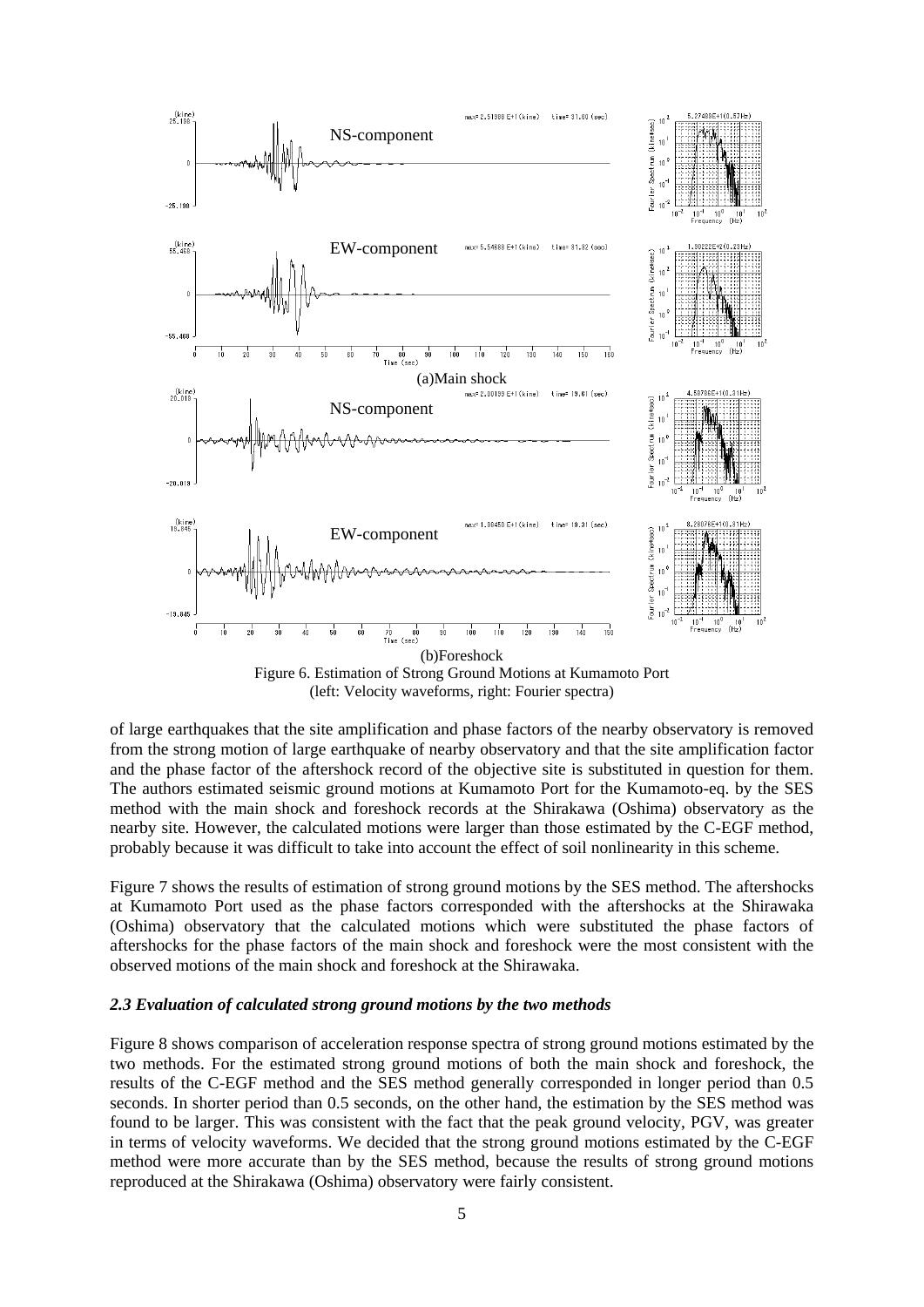



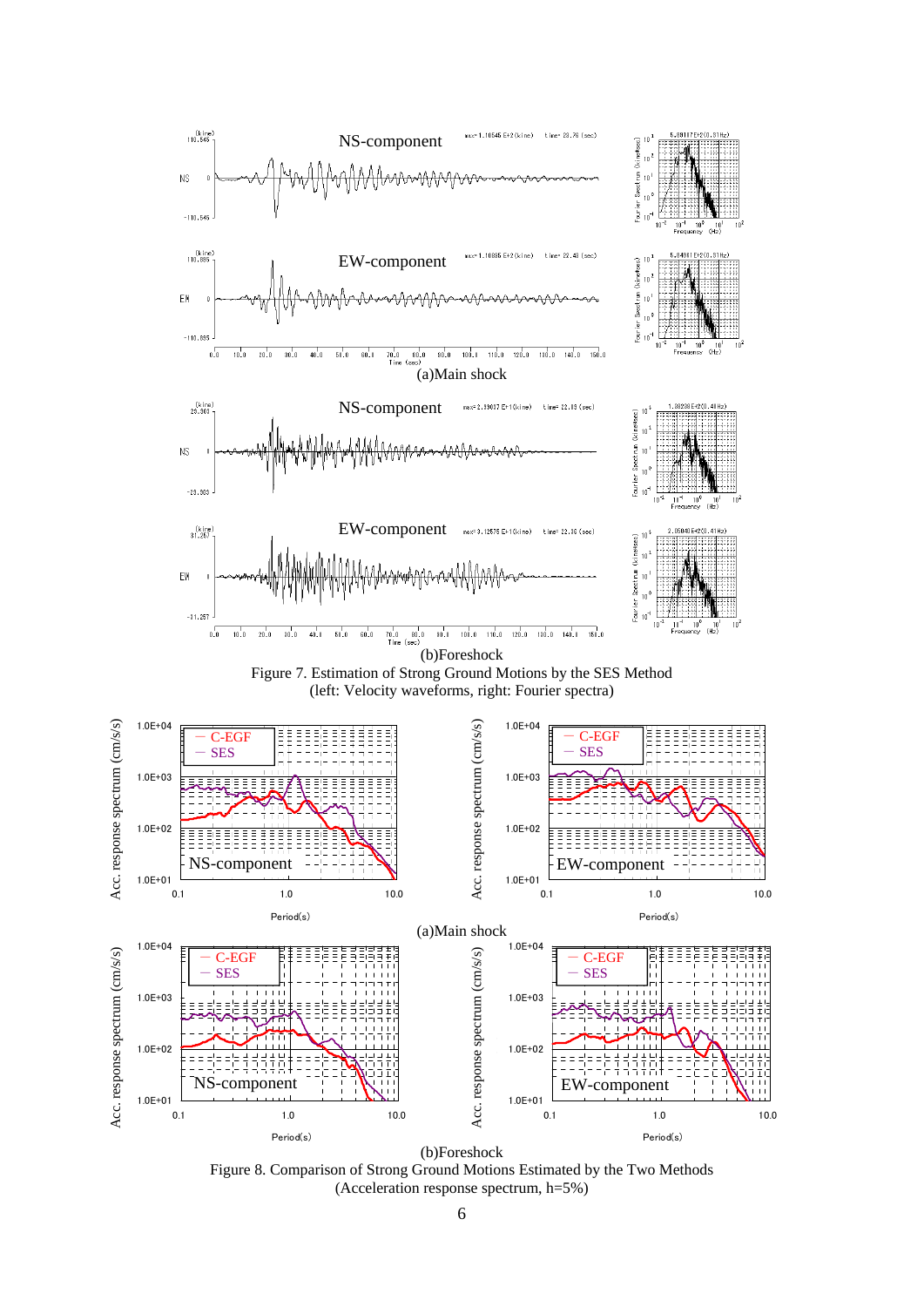To evaluate the extent of the estimated ground motions affecting the port facilities qualitatively, the motions were compared with the level-one (L1) and level-two (L2) design ground motions in terms of acceleration response spectrum. The estimated motion for the main shock was larger than the L1 design ground motion, but smaller than the L2 design ground motions at Kumamoto Port in terms of acceleration response spectrum. The estimated motion for the foreshock was close to the L1 design ground motion in both of NS and EW components (Figure 9).



### **3. SIMULATION OF STRUCTURAL DAMAGE DURING THE KUMAMOTO-EQ.**

#### *3.1 Port facilities to be examined, and their structural damage by the Kumamoto-eq.*

Figure 10 shows the location of the port facilities we examined, and Table 2 provides a summary of the facilities, covering their structural type, design year, design standards, and design seismic coefficients. Figures 11 and 12 show typical cross-sections of the quay walls (-7.5m and -5.0m) of Kumamoto Port, respectively. Structurally, the former is a gravity caisson quay wall, and the latter is a movable bridge on a pile foundation. As for the design standards, the former is designed by the safety factor method in compliance with the 1979 edition of the Technical Standards, and the latter by the seismic coefficients method in compliance with the 1989 edition. As for the ground property at Kumamoto Port, soft Ariake clay deposits exist deep down to DL-40m.

Damages to the -7.5m quay wall by the earthquakes included cracks and vertical displacement near the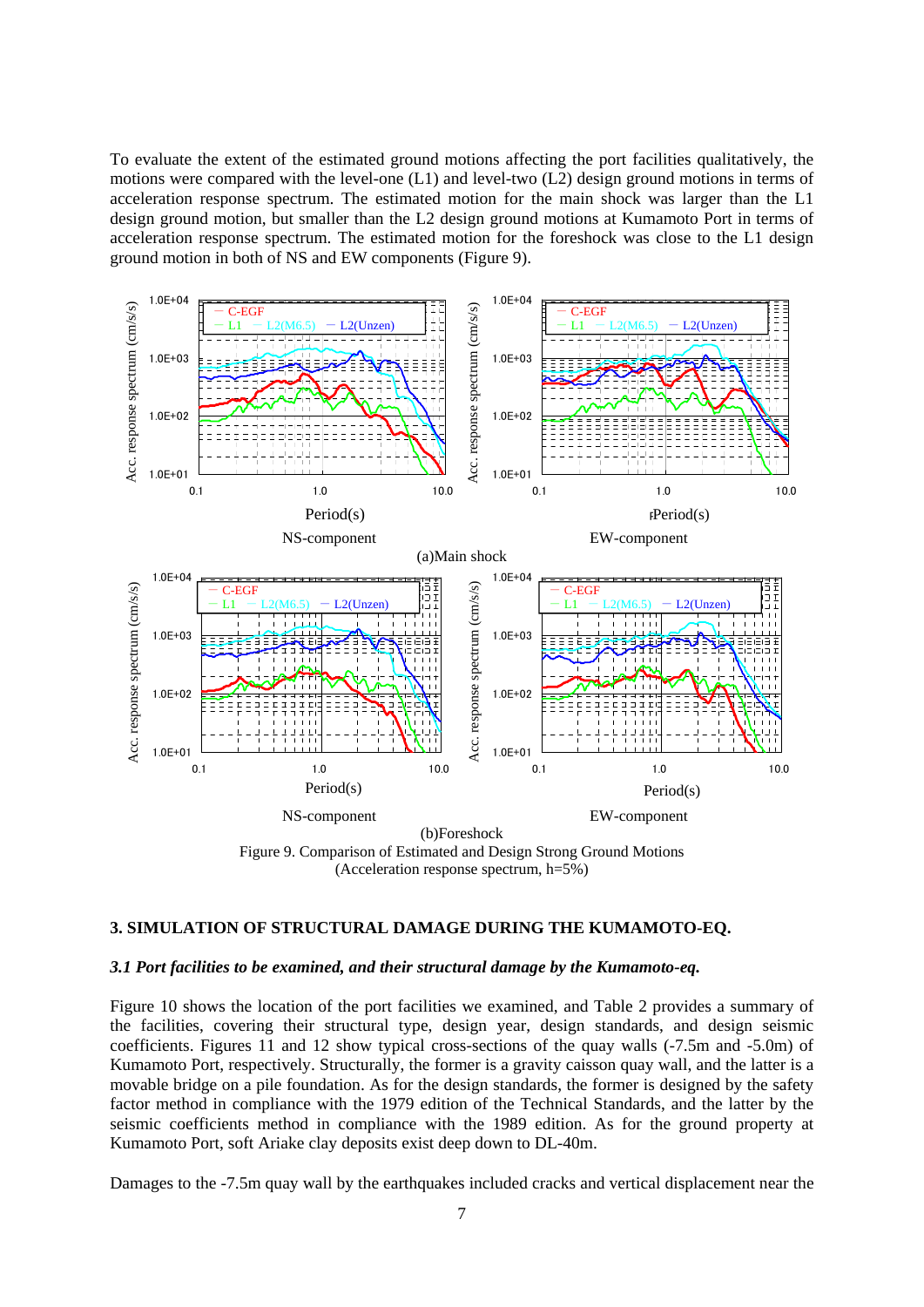crane foundation, and buckling deformation of the quay wall itself. According to control point surveys conducted before and after the earthquakes, October 2013 and June 2016 respectively, the relative displacements were approximately 12cm to the south (perpendicular to the normal line of the wall, to the seaside) and approximately 3cm to the west (parallel to the normal line) (The Shimonoseki Research and Engineering Office, 2016). Another vertical displacement of approximately 7cm was observed at the crane foundation on the land side<sup>8)</sup>. Moreover, the ground liquefaction distant from the quay wall caused subsidence of the pavement and other damage, but the area immediately behind the quay wall was not liquefied, and the displacement of the quay way was relatively minor. Nozu et al. 2017 attribute this minor damage mostly to soil improvement carried out by the SCP method (improvement rate of 80%), which was conducted to reinforce the entire alluvial formation beneath the caisson quay wall. The liquefaction countermeasure by the SCP method appears to be effective in the area immediately behind the quay wall (improvement rate of 15%). As for the -5.0m quay wall, a side roller at the gatepost was displaced by 6cm, causing problem with the movable bridge for vehicles boarding ferries (The Shimonoseki Research and Engineering Office, 2016).

# *3.2 Static analysis and study (comparison of action and limit seismic intensities)*

To validate the design concept of the -7.5m quay wall, the authors compared the active and critical seismic intensities calculated according to the seismic coefficients equation for verification in the Technical Standards 2007 edition. The equation is given below (The Ports and harbours Association of Japan, 2007). If the active seismic coefficients are smaller than the critical seismic coefficients, the quay wall is predicted to be undamaged. If the active seismic coefficients are greater than the critical seismic coefficients, the quay wall is predicted to be damaged. Then, the authors checked the displacement calculated against the presence of displacement actually observed on the site. Here, the authors defined that the term "active seismic coefficients" means the seismic coefficients calculated with the simulation formula on the basis of the strong ground motions simulated in this study for the Kumamoto-eq. (or the strong ground motions actually observed); and that the term "critical seismic coefficients" means the seismic coefficients for the gravity quay wall concerned when the safety factor of any of the three failure modes -- sliding, overturning, and bearing capacity -- equals 1.0



Figure 10. Location of the Port Facilities

|  | Table 2. Summary of the Port Facilities |  |  |  |
|--|-----------------------------------------|--|--|--|
|--|-----------------------------------------|--|--|--|

|  | Port                          | district            | facility            | structual type | design year                          | design standards                     | design seismic intensity |
|--|-------------------------------|---------------------|---------------------|----------------|--------------------------------------|--------------------------------------|--------------------------|
|  |                               | quay wall $(-7.5m)$ | gravity caisson     | 1988           | <b>Technical Standards</b><br>(1979) | 0.16                                 |                          |
|  | Kumamoto Port Yumesakishima h |                     | quay wall $(-5.0m)$ | movable bridge | 1989                                 | <b>Technical Standards</b><br>(1989) | 0.1                      |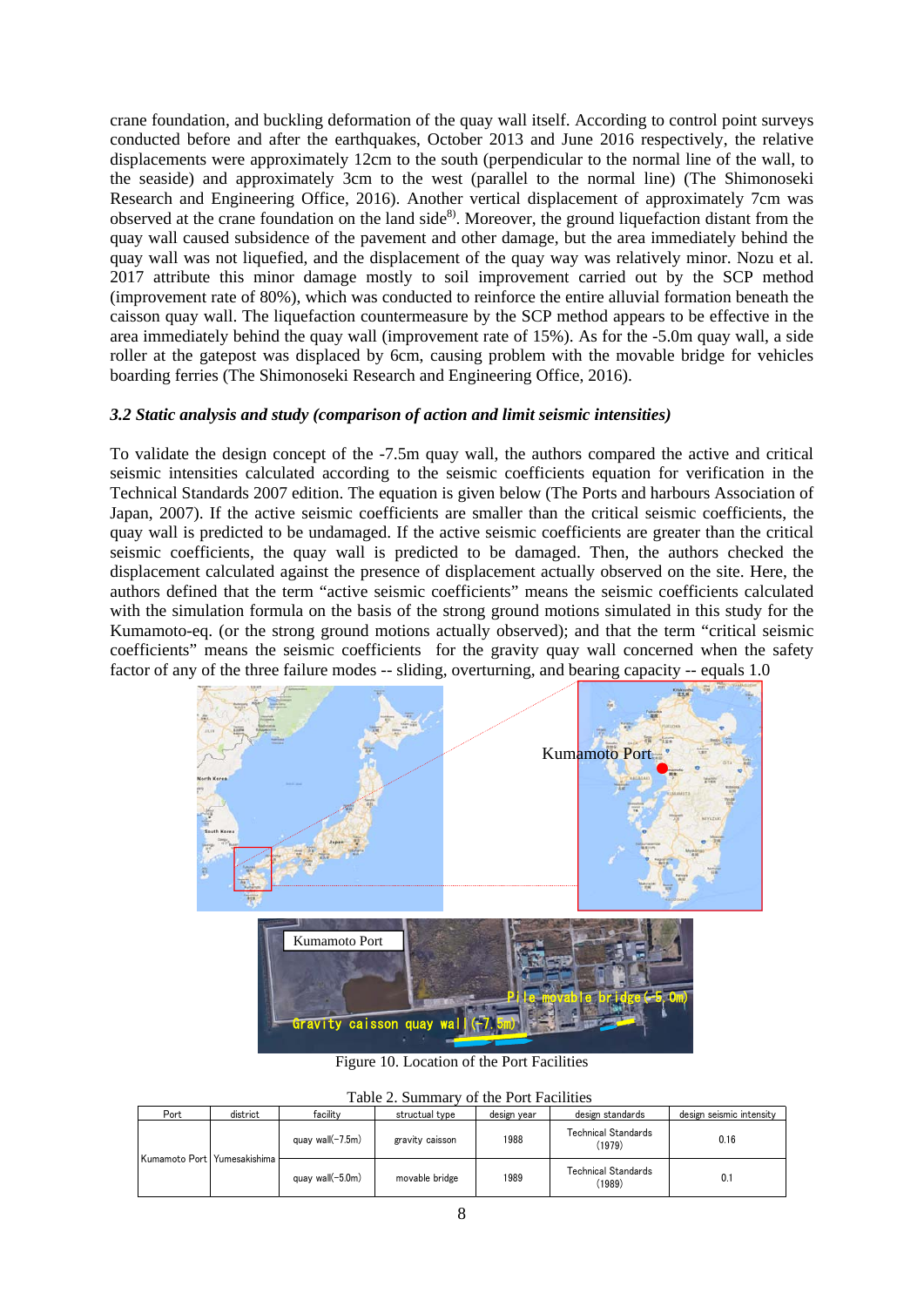

Figure 11. The -7.5m Quay Wall of Kumamoto Port (Yumesaki Island), Gravity Quay Wall



Figure 12. The -5.0m Quay Wall of Kumamoto Port (Yumesaki Island), Movable Bridge

$$
k_{h_k} = 1.78 \left(\frac{p_a}{p_r}\right)^{-0.55} \frac{\alpha_c c}{g} + 0.04 \tag{1},
$$

where

- *Kh* : characteristic value of the seismic coefficients against the Level one Earthquake Ground Motion
- $D_a$ : allowable displacement at the crown of the mooring wharf (=10cm),
- $D_r$ : standard displacement (=10cm),
- $\alpha_c$ : maximum correction acceleration (cm/s<sup>2</sup>),
- *C* : reduction coefficient of seismic charactristics due to improved subsoil (C=0.75), and
- $g$  : gravitational acceleration (=980cm/s<sup>2</sup>).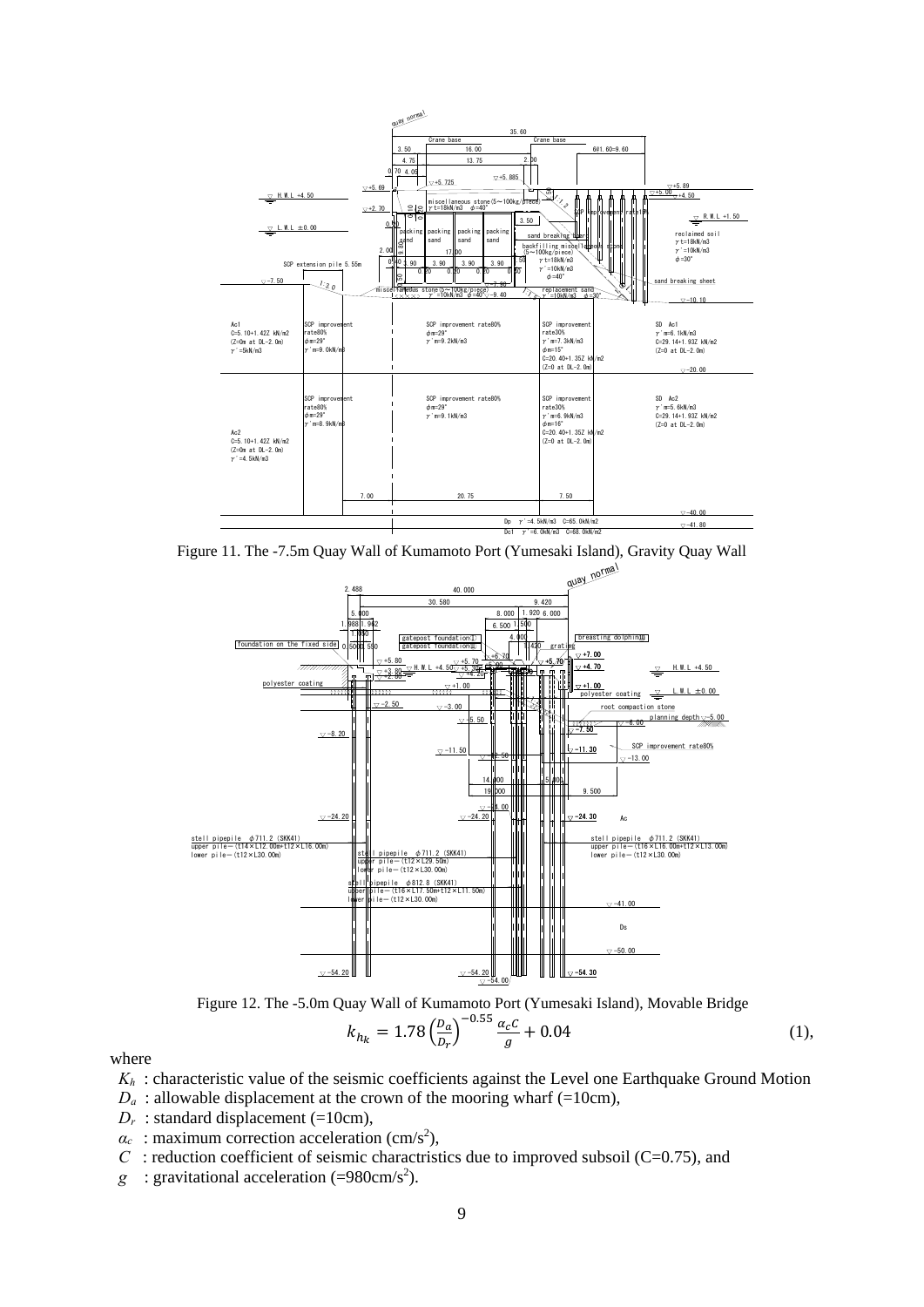The active seismic coefficients  $(0.14)$  were smaller than the critical seismic coefficients  $(0.20)$  for the -7.5m quay wall. It was predicted to be unscathed but actually suffered from displacement of over 10cm (greater than Da=10cm). (The quay wall was officially judged "damaged".) The determinant of the critical seismic coefficients were displacement among three failure modes.

Figure 13 shows a criterion chart using allowable displacement, proposed by Fukunaga et al. *Da*=10cm denotes the standard value of *Da* for gravity quay walls. There are cases of 41 gravity quay walls with the water depth from -7.5m to -14.6m plotted in the chart, and the authors added a red triangle presenting the results of this study. The vertical axis shows the critical seismic coefficients and the horizontal axis the active seismic coefficients. If the active seismic coefficients are greater than the critical seismic coefficients, the quay wall in question is plotted in the lower right domain (in grey) and predicted to be damaged. If the active seismic coefficients are equal to or smaller than the critical seismic coefficients, the quay wall in question is plotted in the upper left domain (in white) and predicted to be undamaged.

The black triangles indicate the quay walls actually damaged, and the inverted white triangles the quay walls actually undamaged. The chart enables us to visually check if a simulation result matches the actual state of damage, and whether a simulation result gives a sign of danger or safety. If a prediction made according to a design simulation and a judgment about the actual state are in agreement that the structure in question is to be "damaged" or "undamaged", in other words, if the simulation predicts the reality correctly, the judgment about damage to the structure in question is correct. In this case, the evaluation is deemed "matched". Suppose that a design simulation predicts that the structure in question will not be damaged as the active seismic coefficients are smaller than the critical seismic coefficients, but that the structure was damaged in reality. Then, the active seismic coefficients were likely to be underestimated, so the evaluation is deemed "danger". On the other hand, if a simulation concludes that the structure will be damaged but it remained undamaged in reality, the active seismic coefficients were likely to be overestimated. In this case, the evaluation is deemed "safe" (Fukunaga et al. 2016).



Figure 13. Comparison of Active and Critical Seismic Intensities added to Fukunaga et al. 2016, Gravity Quay Walls with water depth from -7.5m to -14.6m (Comparison of the Results of Verification of Damage in This Study and Other Facilities)

For the -7.5m gravity quay wall of Kumamoto Port, the simulation result failed to match the reality, and the evaluation was thus deemed "danger". The proportion of evaluations made for other facilities and deemed "danger" was 7.3% (three facilities), and the proportion of evaluations deemed "matched" was 90.2% (37 facilities). This section examines the impact of estimated streng ground motions on displacement of quay walls<br>the effective stress analysis code FILIP, which takes into account a nonlinear model of the soil (Iai et al. Critical setsm

# *3.3 The effective stress analysis and study (Calculation of displacement volume, etc.)*

This section examines the impact of estimated strong ground motions on displacement of quay walls by performing seismic response analysis on the facilities, and comparing the displacement obtained with the analysis with the actual damage to them. For the seismic response analysis, the authors used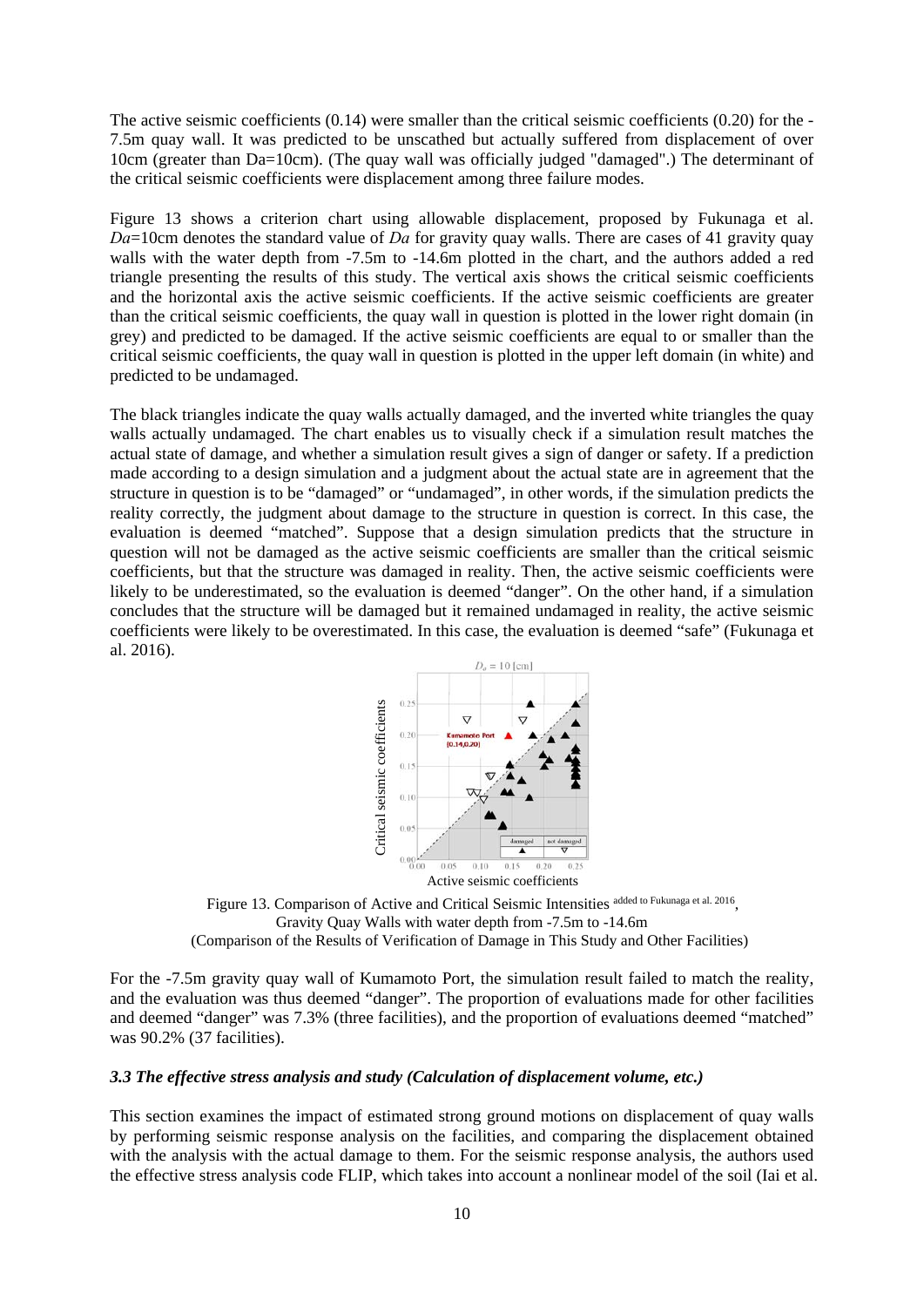1992a and Iai et al. 1992b).

Table 3 shows the displacement simulated by the effective stress analysis focusing on displacement of the upper and lower ends of the quay walls, and of each pile in the foundation of the movable bridge. The relative displacement was approximately 0.10m to the seaside between the upper and lower ends. The displacement of the foundation underneath the caisson quay wall accounted for approximately 65% of all the horizontal displacement. The inclination angle was approximately 0.45 degrees. The simulation results were roughly close to the actual displacement of the gravity quay wall, which was approximately 0.13m to the seaside. Figure 14 shows simulated displacement highlighting the caisson quay wall.

As for the -5.0m quay wall, the authors simulated and obtained the horizontal displacement shown in Table 3. The relative displacement of gatepost foundations A and B indicates that the displacement of gatepost foundation A is greater, if not considerably. Examinations on steel materials show that none of the piles suffer from the full plastic. In reality, the quay wall was moved in longitudinal direction to the offshore. The foundation on the fixed side was moved by 0.03m (to the offshore), and gatepost foundation A was moved more than gatepost foundation B. The simulation results were roughly similar to the actual damage.

| facility            | method  | position                     | horizontal<br>displacement<br>(m) | vertical<br>displacement<br>(m) |
|---------------------|---------|------------------------------|-----------------------------------|---------------------------------|
| quay wall $(-7.5m)$ |         | quay upper                   | 0.28                              | 0.11                            |
|                     |         | quay lower                   | 0.19                              | 0.11                            |
|                     | $C-EGF$ | breasting dolphin            | 0.08                              | 0.00                            |
| quay wall $(-5.0m)$ | method  | gatepost foundationA         | 0.08                              | 0.00                            |
|                     |         | gatepost foundationB         | 0.07                              | 0.00                            |
|                     |         | foundation on the fixed side | 0.04                              | 0.00                            |

Table 3. Displacement Volumes Simulated by The effective stress







Figure 15. Part of Displacement Diagram of the -5.0m Quay Wall at Kumamoto Port

# **4. CONCLUSIONS**

This study examined the impact of the 2016 Kumamoto Earthquake on port facilities, the -7.5m and - 5.0m quay walls at Kumamoto Port. The findings are summarizes as follows. The authors hope that the study will contribute to future planning of quay walls. (i) The authors first estimated strong ground